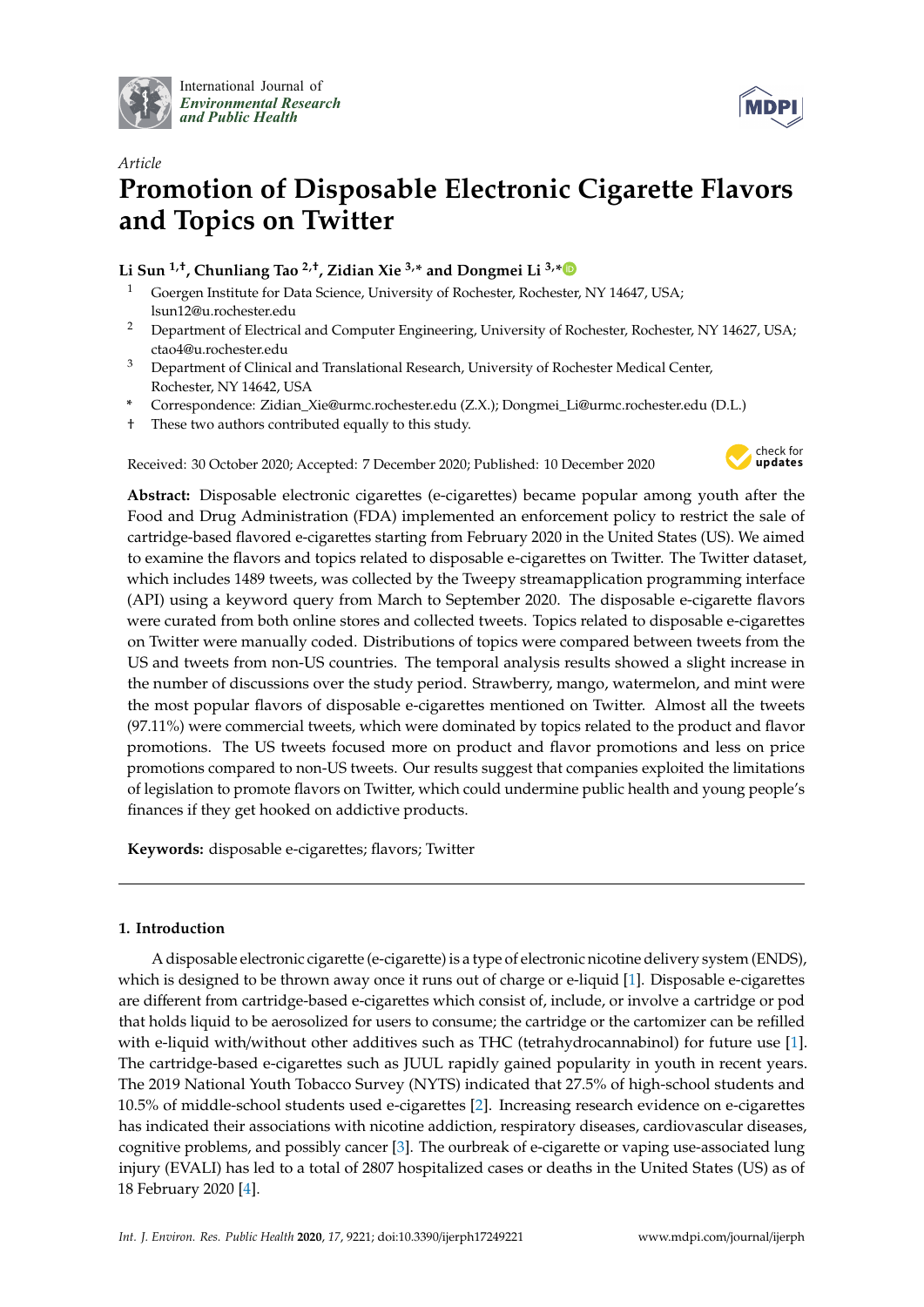To prevent the epidemic of electronic cigarette (e-cigarette) use in youth, the US Food and Drug Administration (FDA) announced the e-cigarette flavor enforcement policy on 2 January 2020 and implemented it on 6 February 2020, to prohibit the sale and distribution of cartridge-based flavored e-cigarette products (except for tobacco and menthol flavors) in the US [\[1\]](#page-6-0). However, disposable e-cigarette devices were not restricted by the FDA flavor enforcement policy, and they quickly became popular among the youth after the FDA flavor enforcement policy. Providing similar flavors (such as fruit flavors) to JUUL (the most popular e-cigarette products in youth before the announcement of the FDA flavor enforcement policy), disposable e-cigarettes rapidly became popular in youth due to their sleeky design, cheap price, attractive packaging, and convenience for use (no filling, no charging) [\[2](#page-6-1)[,3\]](#page-6-2). The 2020 National Youth Tobacco Survey data showed that the use of disposable e-cigarettes significantly increased from 2.4% in 2019 to 26.5% in 2020 among high-school current e-cigarette users and from 3.3% in 2019 to 15.2% in 2020 among middle-school current e-cigarette users [\[5\]](#page-6-4).

Social media platforms are commonly used by companies, factories, and stores to promote their products, as well as by social media users to share their opinions and perceptions [\[6\]](#page-6-5). Twitter, one of the most popular social media platforms, has been widely used by tobacco researchers to examine tobacco product promotions and public perceptions of tobacco products. For example, Twitter was used as a data source to investigate the social influence of e-cigarettes [\[7\]](#page-6-6). E-cigarette-related tweets were categorized into informational and advertising categories, and a general sentiment analysis was conducted for those tweets [\[8\]](#page-6-7). Twitter was used to examine e-cigarette users' attitudes toward each flavor category on Twitter through sentiment analysis [\[9\]](#page-6-8). Moreover, promotion strategies used by e-cigarette merchants were also explored using Twitter data [\[10\]](#page-6-9).

With the emergence of disposable e-cigarette use in youth, it is important to characterize the popular flavors in disposable e-cigarettes and examine their promotion methods and distributions, as well as user perceptions, through social media. In this study, we collected disposable e-cigarette flavor information from both online stores and tweets and examined their popularities. We also classified the topics of disposable e-cigarettes from commercial tweets. Different promotion techniques were further examined on the basis of regional differences. Topics from noncommercial tweets were also summarized. Given the rising popularity of disposable e-cigarette use in youth, the findings from the current study provide important information on popular flavors of disposable e-cigarettes, as well as the promotion and dissemination methods of disposable e-cigarettes using Twitter, which could provide valuable information for FDA regulatory policies.

#### **2. Materials and Methods**

#### *2.1. Disposable E-Cigarette Flavor Data Collection, Preprocessing, and Classification*

Available disposable e-cigarettes from the most popular e-cigarette online stores (such as ziipstock.com, vapesocietysupplies.com, and ejuiceconnect.com) were collected. For each online store, we manually recorded brand names, product names of each brand, and flavor names of each product for all disposable e-cigarettes. In total, 112 brand names with 146 products were collected (Table S1, Supplementary Materials). We tokenized each flavor name as many flavor names were the combination of additives and basic flavors. Words with no flavor meanings were filtered out, and repetitive flavors were deleted within a brand.

### *2.2. Twitter Data Collection and Preprocessing*

Disposable e-cigarette-related tweets (Twitter posts) in the English language were crawled from 9 March 2020–18 September 2020 using the Tweepy stream application programming interface (API) using related keywords, including "disposablevape", "bestvapedisposable", "disposablepod", "disposablevaporizer", "disposablepen", and "disposablevapeoem". Repetitive tweets were deleted from the dataset. As a result, 1489 disposable e-cigarette-related tweets remained. According to the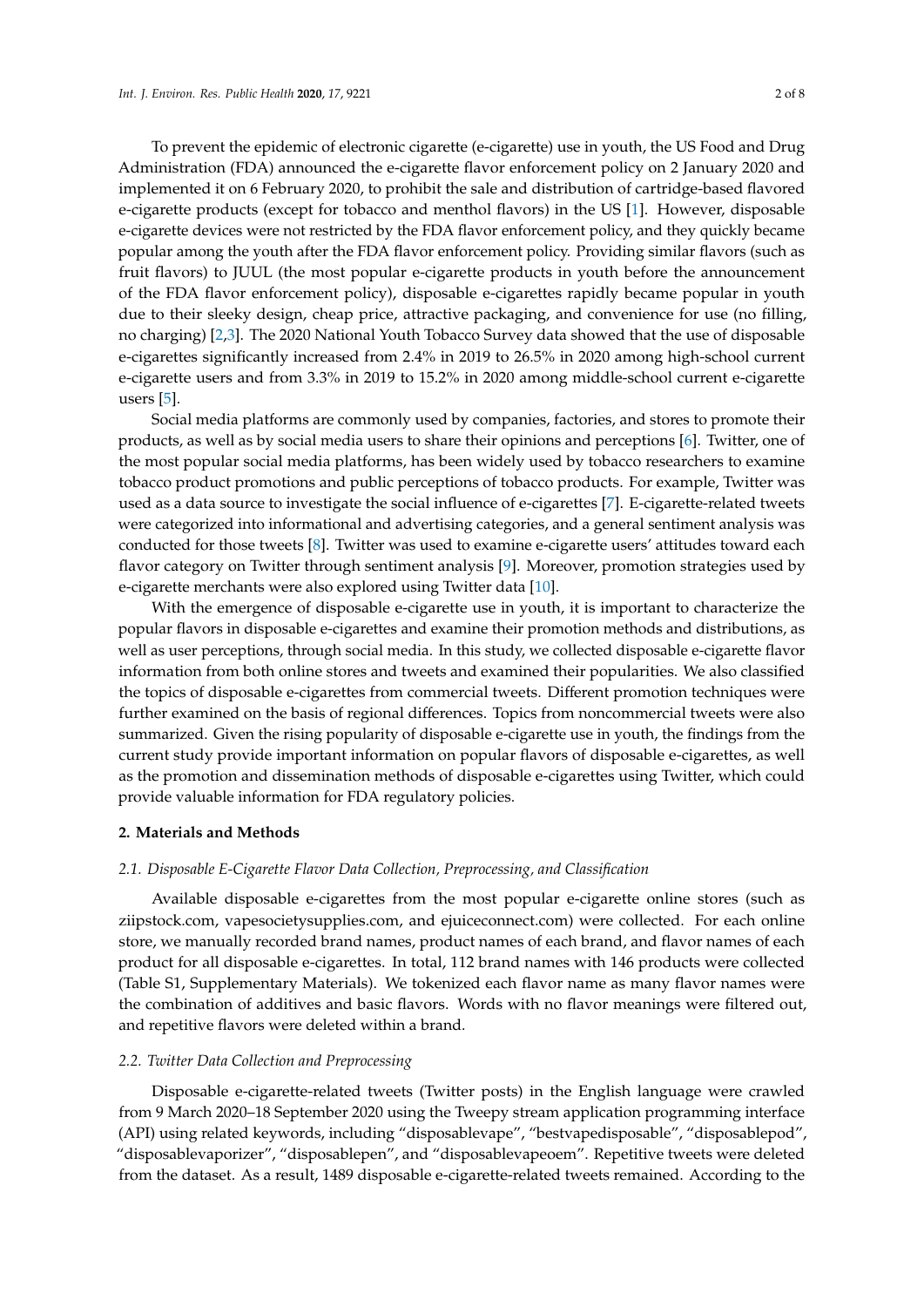tweets' contents and tweeters' user names, the tweets were classified into either commercial tweets or noncommercial tweets. For example, if the tweet contained advertisements such as product promotion, price promotion, or sellers' contacts, or the user name contained the keyword "vape", it was classified as a commercial tweet. Otherwise, it was classified as a noncommercial tweet. On the basis of the geolocation information provided in tweets, we further divided the commercial tweets into US, non-US, and unknown groups. Two coders from the study team coded each tweet separately, and disagreements were discussed among team members to achieve final agreements.

### *2.3. Flavor Popularity Analysis*

To determine different flavors' popularities within selected tweets, the number of appearances of each flavor was counted. Specifically, we tokenized the flavor names to generate a keyword list of flavors. For example, "strawberry banana" would be "strawberry" and "banana" after tokenization. Then, we tokenized the text content of each tweet and calculated the total appearance of flavors on the basis of the keyword list of flavors.

## *2.4. Topic Analysis*

A topic analysis was conducted to identify major topics discussed on disposable e-cigarettes by manually classifying the tweets into different topic categories. Two team members hand-coded the tweets into different topics on the basis of their contents. Due to the small number of noncommercial tweets (39 out of 1489), topics discussed in those tweets were simply summarized without further classification. For the commercial tweets, we further classified them as either explicit or implicit during product promotion. For example, tweets promoting product features, such as battery and flavor, were considered as explicit techniques as they offered specific items/aspects that were being sold. In contrast, tweets not necessarily mentioning specific products but still trying to promote sales in an indirect way such as building a good company reputation by reiterating its culture and constructing close bonds with customers were considered as implicit techniques. Tweets were further classified into different topics within either the explicit or the implicit promotion technique category. For example, within explicit techniques, the topics included "product promotion", "flavor promotion", "general advertisement", "price promotion", and "new arrival". "Product promotion" referred to the promotion of disposable e-cigarette products in the tweets. "Flavor promotion" referred to the promotion of disposable e-cigarette flavors. "General advertisement" referred to the general advertisement on disposable e-cigarettes. "Price promotions" referred to promoting sales of disposable e-cigarettes. "New arrival" referred to the promotion of new disposable e-cigarette products. Within the implicit techniques, the topics included "sales contact", "interaction", "related information", "catchphrase", "unrelated wishes", "company culture", and "advocate disposable". "Sales contact" referred to tweets including email or phone numbers or other contact information of sales persons. "Interaction" referred to the scenario where the tweets were trying to ask for opinions or inspire customers to tag their friends to share information. "Related information" referred to the information related to the vaping company, which included but was not limited to a newly opened store, disposable e-cigarette expos, and policies. "Catchphrases" were sentences or slogans that were easy to remember and could promote the sale. "Unrelated wishes" referred to the tweets conveying wish-related content such as "good morning" that did not directly promote the products but tried to build a close relationship with their customers by tweeting daily greetings. "Company culture" referred to tweets not mentioning products but emphasizing the company value. "Advocate disposable" referred to tweets supporting the sale and use of disposable e-cigarettes. A tweet was classified into multiple topic categories if it contained multiple topics. For instance, tweets with both product promotion and price promotion were classified into both the "product promotion" and the "flavor promotion" topics. Groups and topics were selected by two coders on the basis of recurring themes throughout the tweets. Intercoder disagreements were discussed to resolve any discrepancies. The distributions of topics on disposable e-cigarettes between the US group and non-US group were compared using a Pearson's chi-square test at a 5% level of significance.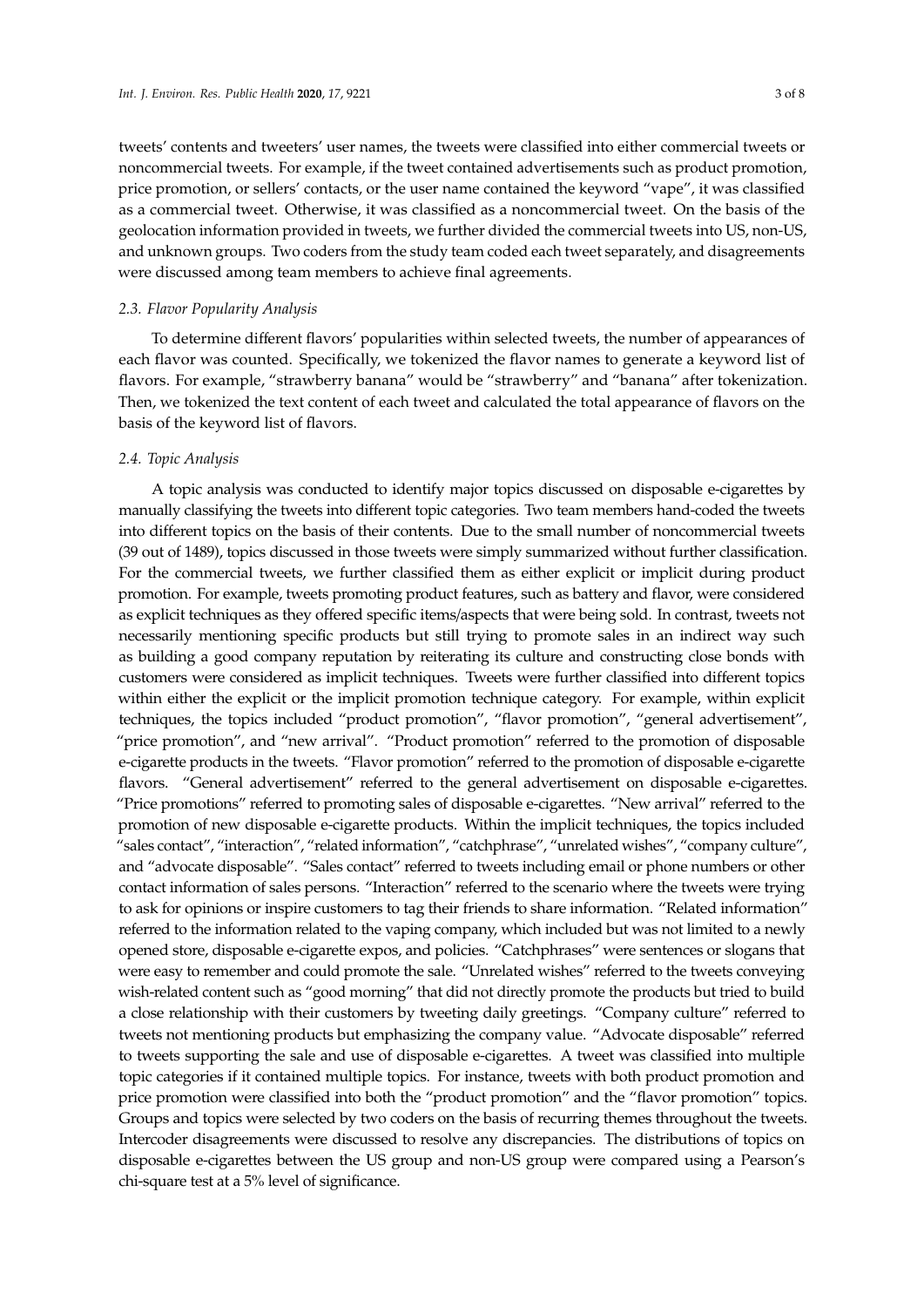#### **3. Results 3. Results**

# *3.1. Temporal Analysis 3.1. Temporal Analysis*

From Twitter, we collected 1489 tweets related to disposable e-cigarettes, which included 329 tweets From Twitter, we collected 1489 tweets related to disposable e-cigarettes, which included 329 from the US, 685 tweets from non-US countries, and 475 tweets with unknown geolocation. The number of tweets was summarized over seven days to observe the temporal trend of discussions on disposable e-cigarettes over the study period. As sho[w](#page-3-0)n in Figure 1, there was a slightly increasing trend in the number of tweets related to disposable e-cigarettes over the study time period. While the number of tweets was steady in the US group, the number of tweets in the non-US group showed some fluctuations. For example, a peak and a trough were observed in the non-US group in the week of 5 June 2020 and the week of 15 August 2020. of 5 June 2020 and the week of 15 August 2020.

<span id="page-3-0"></span>

**Figure 1.** Temporal trend of the number of tweets related to disposable electronic cigarettes (e-**Figure 1.** Temporal trend of the number of tweets related to disposable electronic cigarettes (e-cigarettes).

#### cigarettes). *3.2. Prevalence of Flavors in Disposable E-Cigarettes*

With the increasing popularity of disposable e-cigarettes, it is important to examine which flavors are available on the market, especially online, and which flavors are popular on social media (such as Twitter). Table 1 shows the top nine flavors collected from disposable e-cigarettes online stores and disposable e-cigarettes related tweets. We found that "mango", "blueberry", and "strawberry" are the most popular flavors available in online stores. In contrast, "strawberry", "mango", and "watermelon" are the most popular flavors mentioned on Twitter. In addition, we found "ice" as the most frequent adjective for flavors in both online stores and tweets. "Ice", "mint", and "menthol" share the similar characteristics of providing a cooling sensation for the users. Other than these three flavors and the beverage flavors, all other flavors in the top flavor lists were fruit flavors. Mango and blueberry were the two most popular fruit flavors in online stores, while strawberry was the most popular fruit flavor for  $\mathbf{I}$  and  $\mathbf{I}$  and blue berry were the two most popular flavors in online stores, while stores, while stores, while stores, while stores, while stores, while stores, while stores, while stores, while stores, wh on Twitter.

# 3.3. Topics Discussed on Twitter<sup>.</sup>

Due to the small number of noncommercial tweets, the topic analysis was only conducted on commercial tweets. The noncommercial tweets generally showed a positive perception of disposable e-cigarette flavors and the vaping cloud generated from the disposable e-cigarettes. Table [2](#page-4-1) shows topics identified from all commercial tweets related to disposable e-cigarettes. Classifying the commercial tweets into different topics allowed us to understand how disposable e-cigarettes were promoted on Twitter. Within the explicit techniques group, "product promotion" was the most frequent topic (634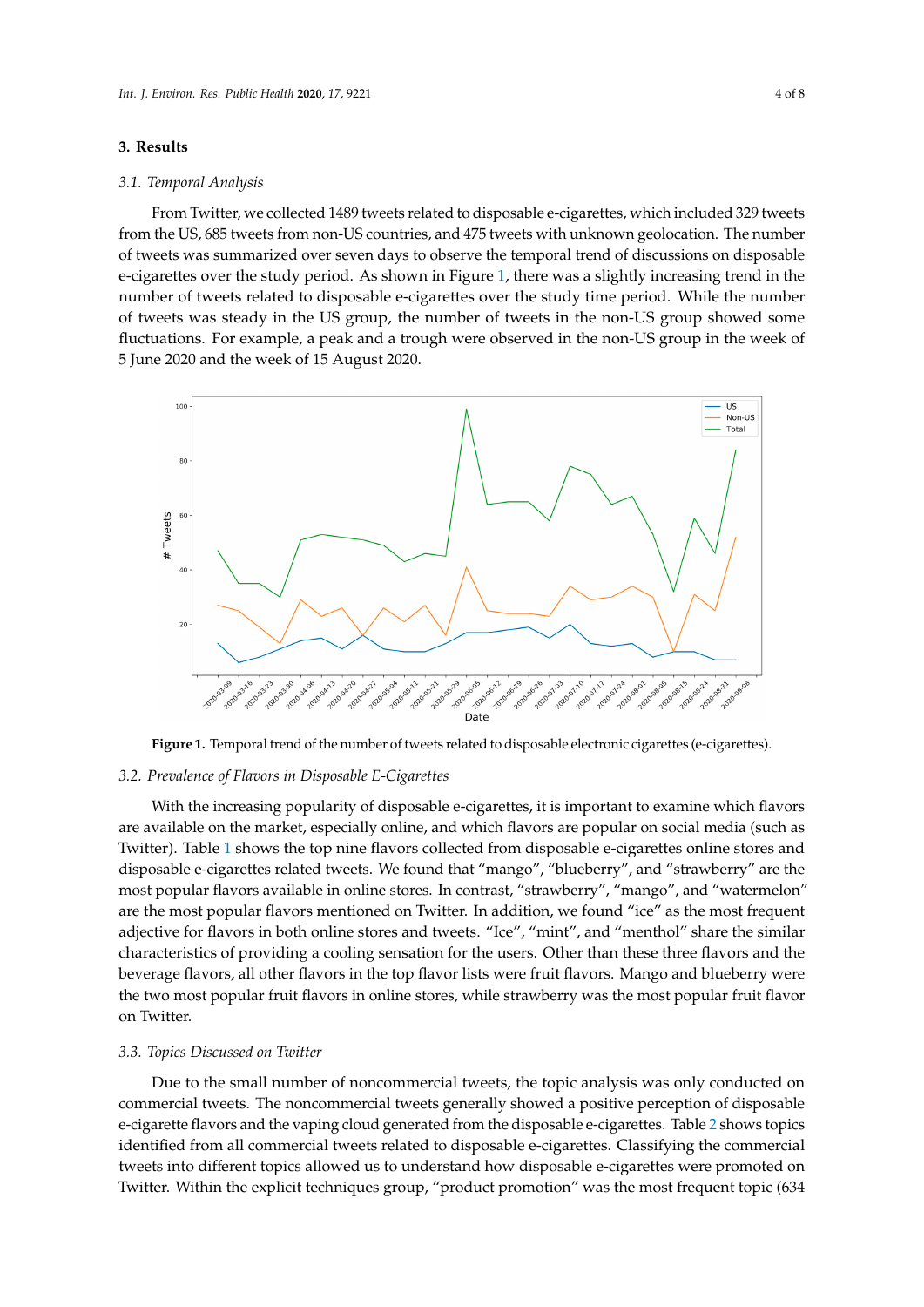out of 1446 tweets, 43.81%), followed by "flavor promotion" (15.21%), "price promotion" (8.09%), "general advertisement" (7.33%), and "new arrival" (5.39%). Within the implicit techniques group, the top topics were "sales contact", "interaction", "related information", and "catchphrase". Explicit techniques were more frequently used than implicit techniques in commercial tweets to promote the sale of disposable e-cigarettes on Twitter. Tweets not falling into any of these topics, where most of them did not convey any informative information, were categorized as "unsorted" in the "others" group.

<span id="page-4-0"></span>

| <b>Flavors</b> | <b>Frequency from Online Stores</b> | <b>Flavors</b><br><b>Frequency from Tweets</b> |    |
|----------------|-------------------------------------|------------------------------------------------|----|
| Mango          | 96                                  | Strawberry                                     | 51 |
| Blueberry      | 96                                  | Mango                                          | 44 |
| Strawberry     | 89                                  | Watermelon                                     | 42 |
| Mint           | 56                                  | Mint                                           | 35 |
| Peach          | 58                                  | Banana                                         | 31 |
| Lemonade       | 56                                  | Menthol                                        | 30 |
| Banana         | 56                                  | Cola                                           | 29 |
| Pineapple      | 56                                  | Lemon                                          | 28 |
| Apple          | 55                                  | Grape                                          | 27 |

**Table 1.** Popular flavors in disposable e-cigarettes.

<span id="page-4-1"></span>**Table 2.** Topics related to disposable e-cigarettes discussed on Twitter and comparison of topics between tweets from the United States (US) and non-US countries.

| Group               | <b>Topics</b>         | Total, $N$ $\left(\frac{9}{6}\right)$ | US, $N$ $\left(\% \right)$ | Non-US, $N$ (%) |
|---------------------|-----------------------|---------------------------------------|----------------------------|-----------------|
|                     | Product promotion     | 634 (43.85%)                          | 171 (52.62%)               | 298 (43.83%)    |
|                     | Flavor promotion      | 220 (15.21%)                          | $86(26.46\%)$              | 68 $(10\%)$     |
| Explicit techniques | General advertisement | $106(7.33\%)$                         | 33 (10.15%)                | 39 (5.76%)      |
|                     | Price promotion       | $117(8.09\%)$                         | $10(3.08\%)$               | $62(9.12\%)$    |
|                     | New arrival           | 78 (5.39%)                            | $12(3.69\%)$               | 44 (6.47%)      |
|                     | Sales contact         | 113 (7.81%)                           | 7(2.15%)                   | $16(2.35\%)$    |
|                     | Interaction           | 178 (12.31%)                          | $17(5.23\%)$               | 91 (13.38%)     |
| Implicit techniques | Related information   | 62(4.29%)                             | $4(1.23\%)$                | $36(5.29\%)$    |
|                     | Catchphrase           | 42 $(2.90\%)$                         | $5(1.54\%)$                | 27 (3.97%)      |
|                     | Unrelated wishes      | $15(1.04\%)$                          | $0(0.00\%)$                | 11 (1.62%)      |
|                     | Company culture       | $8(0.55\%)$                           | $0(0.00\%)$                | $4(0.59\%)$     |
|                     | Advocate disposable   | $7(0.48\%)$                           | $0(0.00\%)$                | $4(0.59\%)$     |
| Others              | Unsorted              | 52 $(3.59\%)$                         | $11(3.38\%)$               | 35(5.15%)       |

Among all commercial tweets, there were 325 tweets from the US group and 680 tweets from the non-US group. For both US and non-US groups, "product promotion" was the most frequently used explicit technique (171 out of 325 tweets from the US; 298 out of 680 tweets from non-US countries) on Twitter. Among implicit techniques, "interaction" was the most frequently used technique for both the US and the non-US groups (17 out of 325 tweets from the US; 91 out of 680 tweets from non-US countries). Results from Pearson's chi-square test indicated a difference in topic distributions between the US group and the non-US group, where more explicit techniques were employed in the US group  $(p < 0.001)$ .

#### **4. Discussion**

Through exploring online stores selling disposable e-cigarettes and tweets related to disposable e-cigarettes, we characterized the popular flavors of disposable e-cigarettes and identified topics related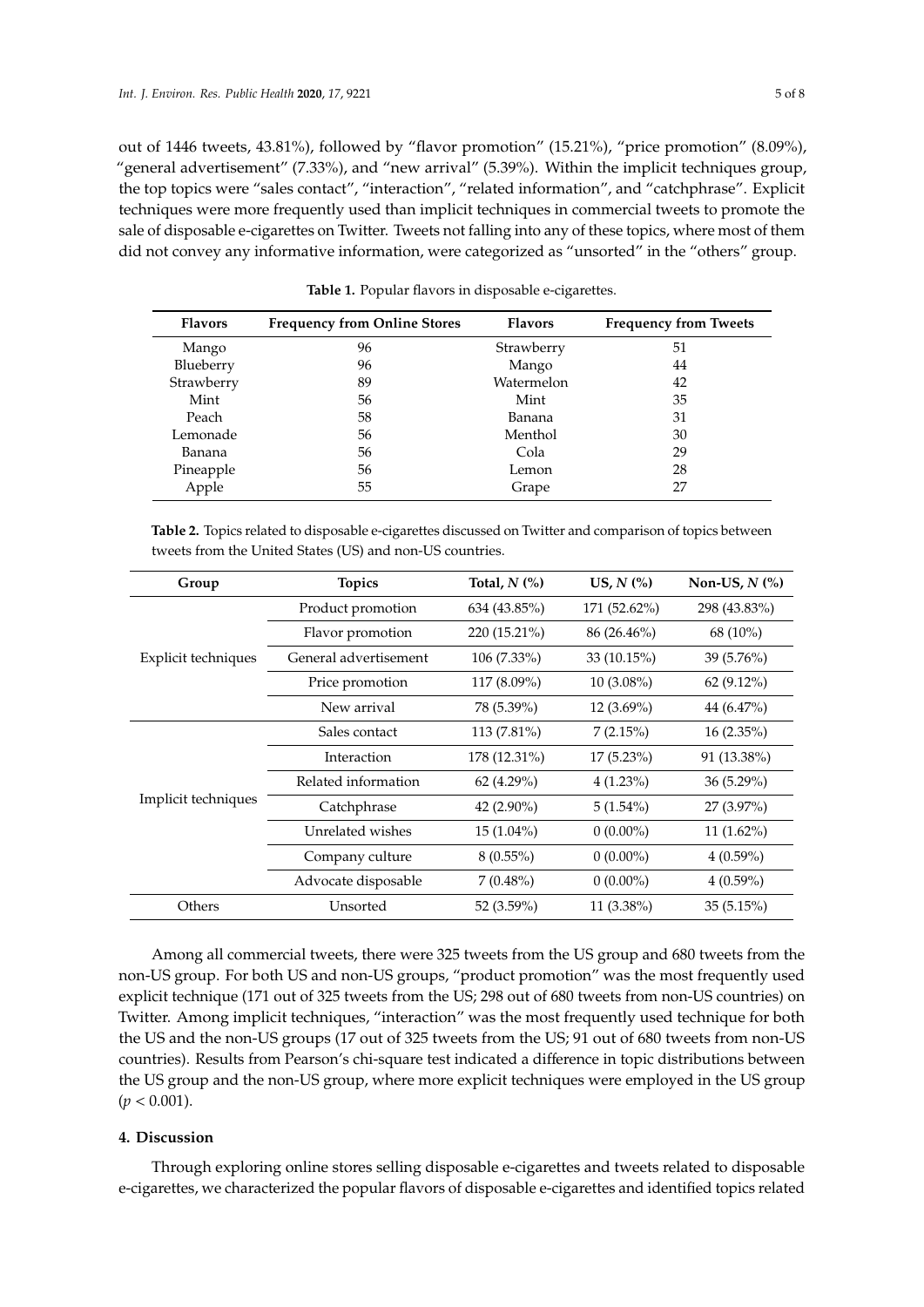to disposable e-cigarettes on Twitter. The top popular flavors of disposable e-cigarettes discussed on Twitter were "strawberry" and "mango", which were also top flavors sold online. Commercial tweets dominated in all collected tweets related to disposable e-cigarettes from March to September 2020. Explicit techniques such as "product promotion" and "flavor promotion" were more frequently used than implicit techniques such as "sales contact" and "interaction". In addition, explicit techniques were more frequently used in the US group than the non-US group. Explicit techniques exposed more disposable e-cigarette products and flavors to Twitter users (especially young people) than implicit techniques, which could increase the probability of initiation of disposable e-cigarette use, given the previous identified positive association between e-cigarette advertising exposure and e-cigarette use [\[11](#page-6-10)[,12\]](#page-7-0).

The number of relevant tweets from the US remained stable during the study period despite the legislation, which could suggest that the legislation did not lead to a switch to prmoting disposable flavored products. In 2020, 38% of Twitter users were young adults (aged between 18 and 29 years old) [\[13\]](#page-7-1)—a population which could be susceptible to being influenced by advertising to begin a long-term nicotine addiction. However, the stable trend might not suggest the success of the legislation since the promotion of disposable e-cigarettes might have risen in other social media platforms (such as TikTok and Instagram) that were used more often by young people during the study period. In addition, the increasing popularity of disposable e-cigarettes imposes more severe environmental pollution than previous refillable cartridge-based e-cigarettes.

Few studies discussed the disposable e-cigarette flavors and topics using social media data. A recent study collected some brand and flavor information from Reddit data that mentioned disposable "pod-mods" in September and October 2019 [\[14\]](#page-7-2). In addition to the brands that were mentioned in their study, we collected disposable e-cigarettes brands and flavor lists from the online stores selling disposable e-cigarettes. The top flavors of disposable e-cigarettes that we collected from online stores and disposable e-cigarette-related tweets are consistent with their study, finding that "mint" and "menthol" are popular flavors. Our study also indicated that fruit flavors such as "strawberry" and "mango" in disposable e-cigarettes that appeal to youth were still promoted in the US using Twitter, which could reduce the effectiveness of the FDA flavor enforcement policy and undermine public health.

There are several limitations to our study. First, Twitter was the only social media platform used in the current study, which could not cover the whole picture of disposable e-cigarette promotions on social media. Other social media platforms that are more often used by youth, such as TikTok, Snapchat, and Instagram, or disposable e-cigarette online forums could be further explored in future studies for the disposable e-cigarette promotions. Second, the relatively small sample size of tweets related to disposable e-cigarettes on Twitter limited the power of more robust findings. Third, the relatively small proportion of youth on Twitter limited the use of Twitter data for exploring public perceptions of disposable e-cigarettes. Other social media platforms, such as TikTok, Snapchat, and Instagram, disposable e-cigarette online forums, or national surveys could be additional resources for examining public responses to disposable e-cigarettes, especially among the youth, to obtain more robust results. Fourth, the geolocation of Twitter users could only be collected if the users chose to share this information. This limited the sample sizes of these two groups. Moreover, since the brands and flavors of disposable e-cigarettes were collected manually, we could have missed some brands and flavors that lack popularity. In addition, we were unable to examine the topics in noncommercial tweets related to disposable e-cigarettes due to the small sample size. Future studies on user perceptions of disposable e-cigarettes will be conducted when more noncommercial tweets become available.

#### **5. Conclusions**

Fruit (strawberry, mango, and watermelon) and mint flavors were the most popular flavor categories of disposable e-cigarettes discussed on Twitter. Almost all collected tweets related to disposable e-cigarettes on Twitter were commercial tweets, with "product promotion" and "flavor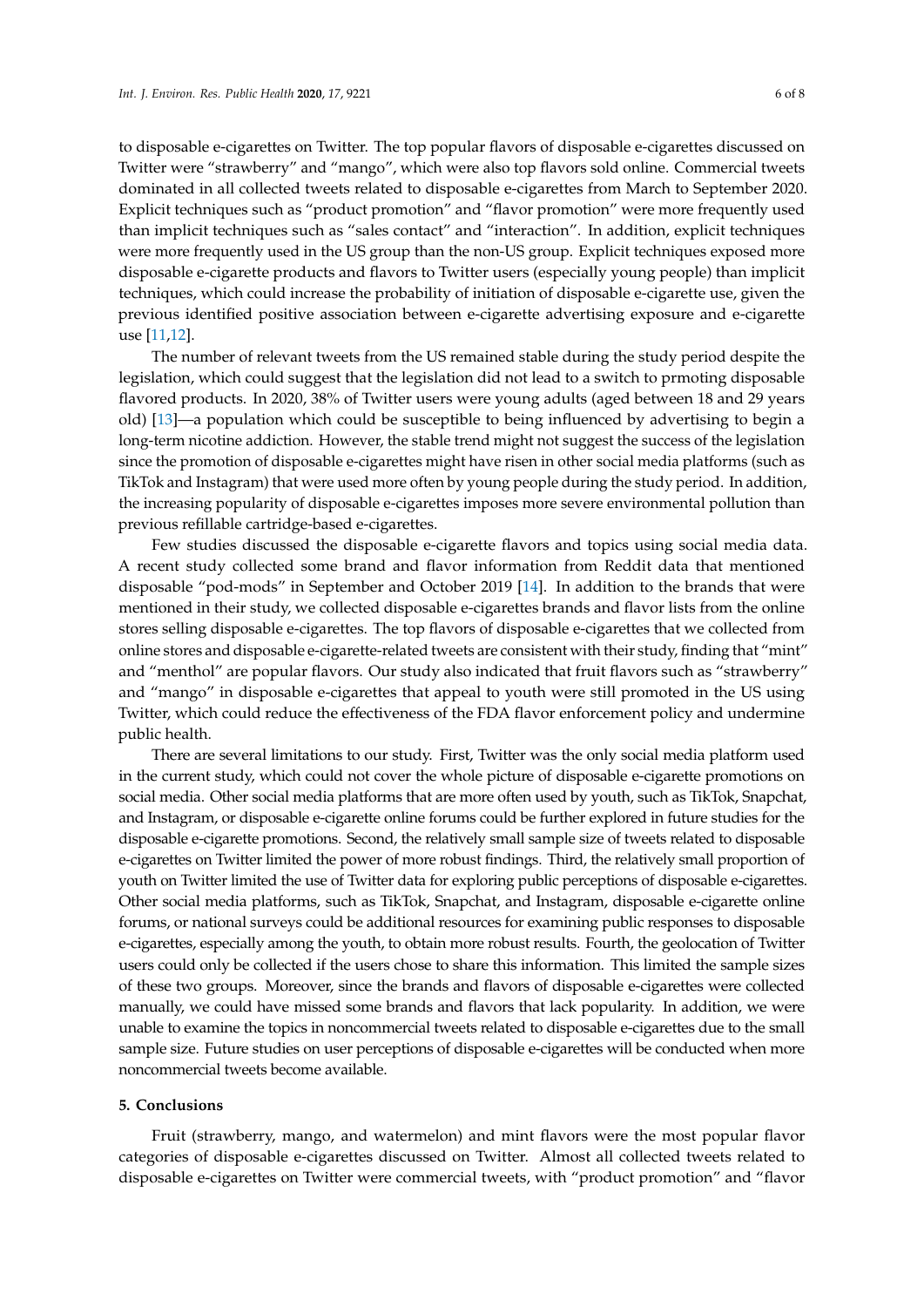promotion" as the most frequently used techniques for promoting the sale of the disposable e-cigarettes on Twitter. The results suggest that disposable e-cigarette companies and retailers took advantage of loopholes in the legislation to promote flavored disposable e-cigarettes to young people, which could compromise public health if they get addicted to e-cigarettes. Our study shows the limitations of using Twitter to study youth use of e-cigarettes, because we found that the number of tweets on disposable e-cigarettes remained stable, whilst other evidence suggests that their use grew.

**Supplementary Materials:** The following are available online at http://[www.mdpi.com](http://www.mdpi.com/1660-4601/17/24/9221/s1)/1660-4601/17/24/9221/s1: Table S1. Available disposable e-cigarettes collected from online stores.

**Author Contributions:** Conceptualization, Z.X. and D.L.; formal analysis, L.S. and C.T.; resources, Z.X.; data curation, L.S. and C.T.; writing—original draft preparation, L.S. and C.T.; writing—review and editing, Z.X. and D.L.; visualization, C.T.; supervision, Z.X. and D.L.; funding acquisition, D.L. All authors have read and agreed to the published version of the manuscript.

**Funding:** This research was funded by the National Cancer Institute of the National Institutes of Health (NIH) and the US Food and Drug Administration (FDA) Center for Tobacco Products under Award Number U54CA228110. The APC was funded by the National Cancer Institute of the National Institutes of Health (NIH) and the US Food and Drug Administration (FDA) Center for Tobacco Products under Award Number U54CA228110.

**Conflicts of Interest:** The authors declare no conflict of interest.

## **References**

- <span id="page-6-0"></span>1. FDA Finalizes Enforcement Policy on Unauthorized Flavored Cartridge-Based e-Cigarettes that Appeal to Children, Including Fruit and Mint. Available online: https://[www.fda.gov](https://www.fda.gov/news-events/press-announcements/fda-finalizes-enforcement-policy-unauthorized-flavored-cartridge-based-e-cigarettes-appeal-children)/news-events/pressannouncements/[fda-finalizes-enforcement-policy-unauthorized-flavored-cartridge-based-e-cigarettes](https://www.fda.gov/news-events/press-announcements/fda-finalizes-enforcement-policy-unauthorized-flavored-cartridge-based-e-cigarettes-appeal-children)[appeal-children](https://www.fda.gov/news-events/press-announcements/fda-finalizes-enforcement-policy-unauthorized-flavored-cartridge-based-e-cigarettes-appeal-children) (accessed on 2 January 2020).
- <span id="page-6-1"></span>2. Cullen, K.A.; Gentzke, A.S.; Sawdey, M.D.; Chang, J.T.; Anic, G.M.; Wang, T.W.; Creamer, M.R.; Jamal, A.; Ambrose, B.K.; King, B.A. E-Cigarette Use Among Youth in the United States, 2019. *JAMA J. Am. Med. Assoc.* **2019**, *322*, 2095–2103. [\[CrossRef\]](http://dx.doi.org/10.1001/jama.2019.18387) [\[PubMed\]](http://www.ncbi.nlm.nih.gov/pubmed/31688912)
- <span id="page-6-2"></span>3. Bold, K.W.; Krishnan-Sarin, S.; Stoney, C.M. E-Cigarette Use as a Potential Cardiovascular Disease Risk Behavior. *Am. Psychol.* **2018**, *73*, 955–967. [\[CrossRef\]](http://dx.doi.org/10.1037/amp0000231) [\[PubMed\]](http://www.ncbi.nlm.nih.gov/pubmed/30394775)
- <span id="page-6-3"></span>4. Cao, D.J.; Aldy, K.; Hsu, S.; McGetrick, M.; Verbeck, G.; De Silva, I.; Feng, S.-Y. Review of Health Consequences of Electronic Cigarettes and the Outbreak of Electronic Cigarette, or Vaping, Product Use-Associated Lung Injury. *J. Med. Toxicol.* **2020**, *16*, 295–310. [\[CrossRef\]](http://dx.doi.org/10.1007/s13181-020-00772-w) [\[PubMed\]](http://www.ncbi.nlm.nih.gov/pubmed/32301069)
- <span id="page-6-4"></span>5. Wang, T.W.; Neff, L.J.; Park-Lee, E.; Ren, C.; Cullen, K.A.; King, B.A. E-cigarette Use Among Middle and High School Students—United States, 2020. *Morb. Mortal. Wkly. Rep.* **2020**, *69*, 1310–1312. [\[CrossRef\]](http://dx.doi.org/10.15585/mmwr.mm6937e1) [\[PubMed\]](http://www.ncbi.nlm.nih.gov/pubmed/32941408)
- <span id="page-6-5"></span>6. Chu, K.-H.; Allem, J.-P.; Unger, J.B.; Cruz, T.B.; Akbarpour, M.; Kirkpatrick, M.G. Strategies to find audience segments on Twitter for e-cigarette education campaigns. *Addict. Behav.* **2019**, *91*, 222–226. [\[CrossRef\]](http://dx.doi.org/10.1016/j.addbeh.2018.11.015) [\[PubMed\]](http://www.ncbi.nlm.nih.gov/pubmed/30497815)
- <span id="page-6-6"></span>7. Martinez, L.S.; Hughes, S.; Walsh-Buhi, E.R.; Tsou, M.-H. "Okay, We Get It. You Vape": An Analysis of Geocoded Content, Context, and Sentiment regarding E-Cigarettes on Twitter. *J. Health Commun.* **2018**, *23*, 550–562. [\[CrossRef\]](http://dx.doi.org/10.1080/10810730.2018.1493057) [\[PubMed\]](http://www.ncbi.nlm.nih.gov/pubmed/29979920)
- <span id="page-6-7"></span>8. Godea, A.K.; Caragea, C.; Bulgarov, F.A.; Ramisetty-Mikler, S. *An Analysis of Twitter Data on E-cigarette Sentiments and Promotion*; Springer International Publishing: New York, NY, USA, 2015; Volume 9105, pp. 205–215.
- <span id="page-6-8"></span>9. Lu, X.; Chen, L.; Yuan, J.; Luo, J.; Luo, J.; Xie, Z.; Li, D. User Perceptions of Different Electronic Cigarette Flavors on Social Media: Observational Study. *J. Med. Internet Res.* **2020**, *22*, e17280. [\[CrossRef\]](http://dx.doi.org/10.2196/17280) [\[PubMed\]](http://www.ncbi.nlm.nih.gov/pubmed/32579123)
- <span id="page-6-9"></span>10. Alpert, J.M.; Jaisle, A.; Chen, H. A content analysis of the promotional strategies employed by e-cigarette brands on Twitter. *Health Mark. Q.* **2019**, *36*, 307. [\[CrossRef\]](http://dx.doi.org/10.1080/07359683.2019.1680121) [\[PubMed\]](http://www.ncbi.nlm.nih.gov/pubmed/31696789)
- <span id="page-6-10"></span>11. Chen-Sankey, J.C.; Unger, J.B.; Bansal-Travers, M.; Niederdeppe, J.; Bernat, E.; Choi, K. E-cigarette Marketing Exposure and Subsequent Experimentation Among Youth and Young Adults. *Pediatrics* **2019**, *144*, e20191119. [\[CrossRef\]](http://dx.doi.org/10.1542/peds.2019-1119) [\[PubMed\]](http://www.ncbi.nlm.nih.gov/pubmed/31659003)